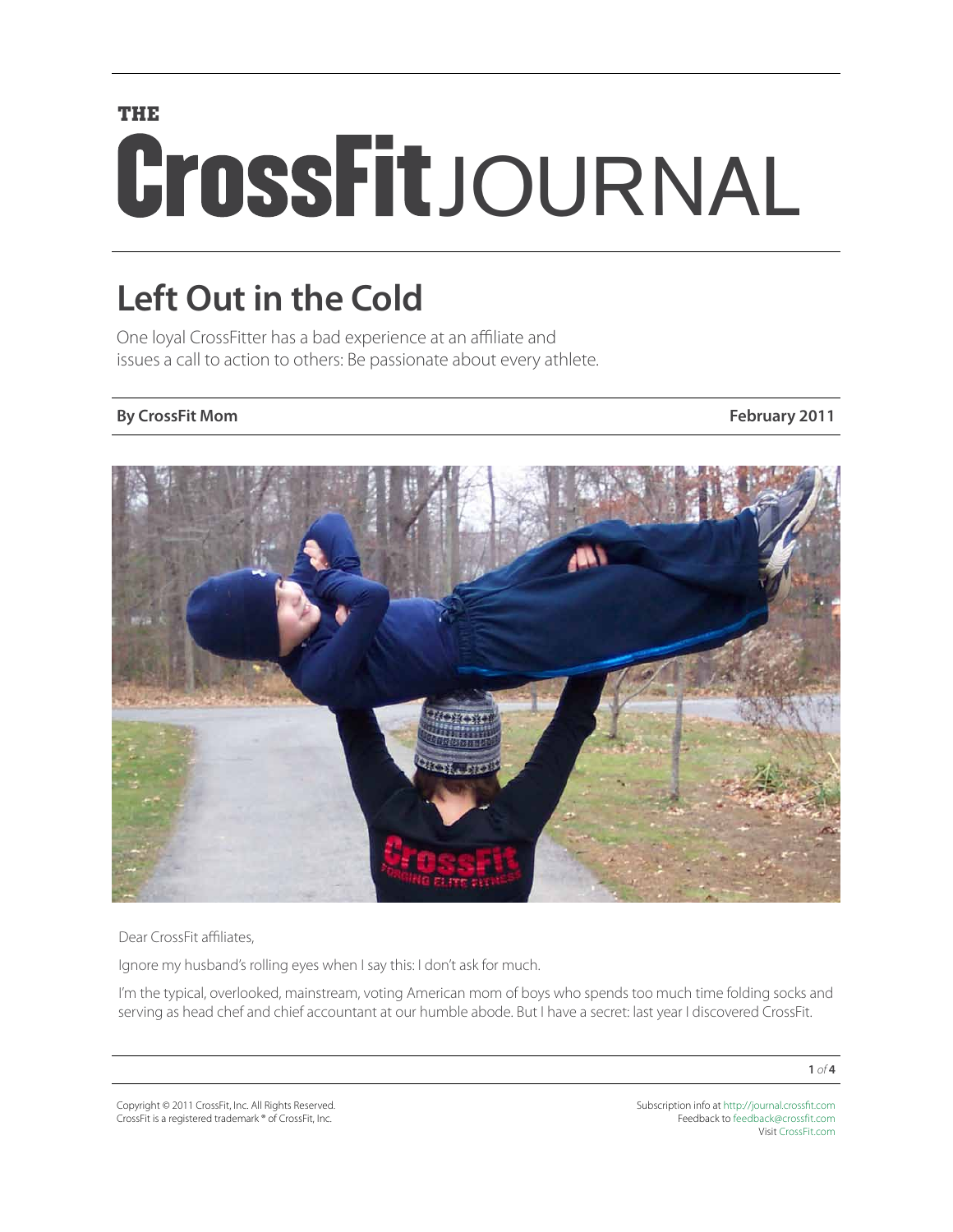I'll spare you the clichéd anecdotes we've all found in unraveling our self-esteem under an Olympic bar and finding, slowly, a hidden tiger aching to load more weight and heave till limbs quake. I may be 20 years older than most of the chiseled hunks and muscled divas who frequent the daily WOD movies and *CrossFit Journal* entries, but I've unleashed the addiction to get stronger each day despite the bleeding blisters and failed attempts of the day before.

My frustration is this: as an at-home CrossFitter (we live in the boonies), I needed help learning the Olympic lifts. Despite the fact that my husband lost his job six months ago and we're sapping our savings trying to find work and keep our house, I begged and pleaded for the money to do a beginners' class at a (somewhat) local affiliate. Something about my newly found rock-hard abs, flab-less rump, and increased bedroom interest enticed my husband's hesitant permission, and off I went, scared stiff, to embarrass myself in front of other out-of-shape, middleaged hopefuls looking for a ray of hope to reclaim their youthful dreams of strength and sex appeal.

But it sucked!



*Are you motivating each and every athlete each and every day?*

#### **Wanting More**

I didn't expect someone to hold my hand when I went the affiliate. I went knowing I wasn't going to find Globo Gym-style sales pitches telling me I could look 20 again in six months of personal training. I thought the place would be filled with other hopeless CrossFit addicts who savored their PRs and slim-lined muscles as much as I do. But it wasn't at all!

The lukewarm enthusiasm was heartbreaking. The "lesson" for each session was haphazard and scrambled at the last few moments before the class started. I paid for the classes, learned some techniques on Oly lifts, and was dismissed at the end of the last class with a price sheet and a mention of the affiliate's very limited class schedule. I asked about offering more time slots. I tried to ask about nutrition and homing in on the Zone Diet. There was nothing but sidetracked, lackluster attention paid to me and the other hopefuls. What gives?

The trainers not only spared us the sales pitch but also left out their willingness to have us join them altogether. It was subliminally clear that they were not there to help other pilgrims along their journey to the CrossFit Holy Land but were simply doing this whole CrossFit-affiliate-gym thing on the side of their "real job" and personal interests.

> I would have … driven my bicycle uphill both ways in a blizzard to make it to the CrossFit gym for a little support.

Not once were we asked what our goals were. Not once were we asked why we were there. Some kudos were given for finishing a workout, but we received little motivation to come back or assurance that the trainers wanted to share the journey with us as we achieved our goals. Was I expecting too much?

Now let me also say this: it's a given that working with the public is a true pain in the ass. I have no doubt as to the validity of the shenanigans and droning, high-maintenance client demands you hear trainers allude to on the affiliate blogs. But I'm not one of those people.

**2** *of* **4**

Copyright © 2011 CrossFit, Inc. All Rights Reserved. CrossFit is a registered trademark ® of CrossFit, Inc.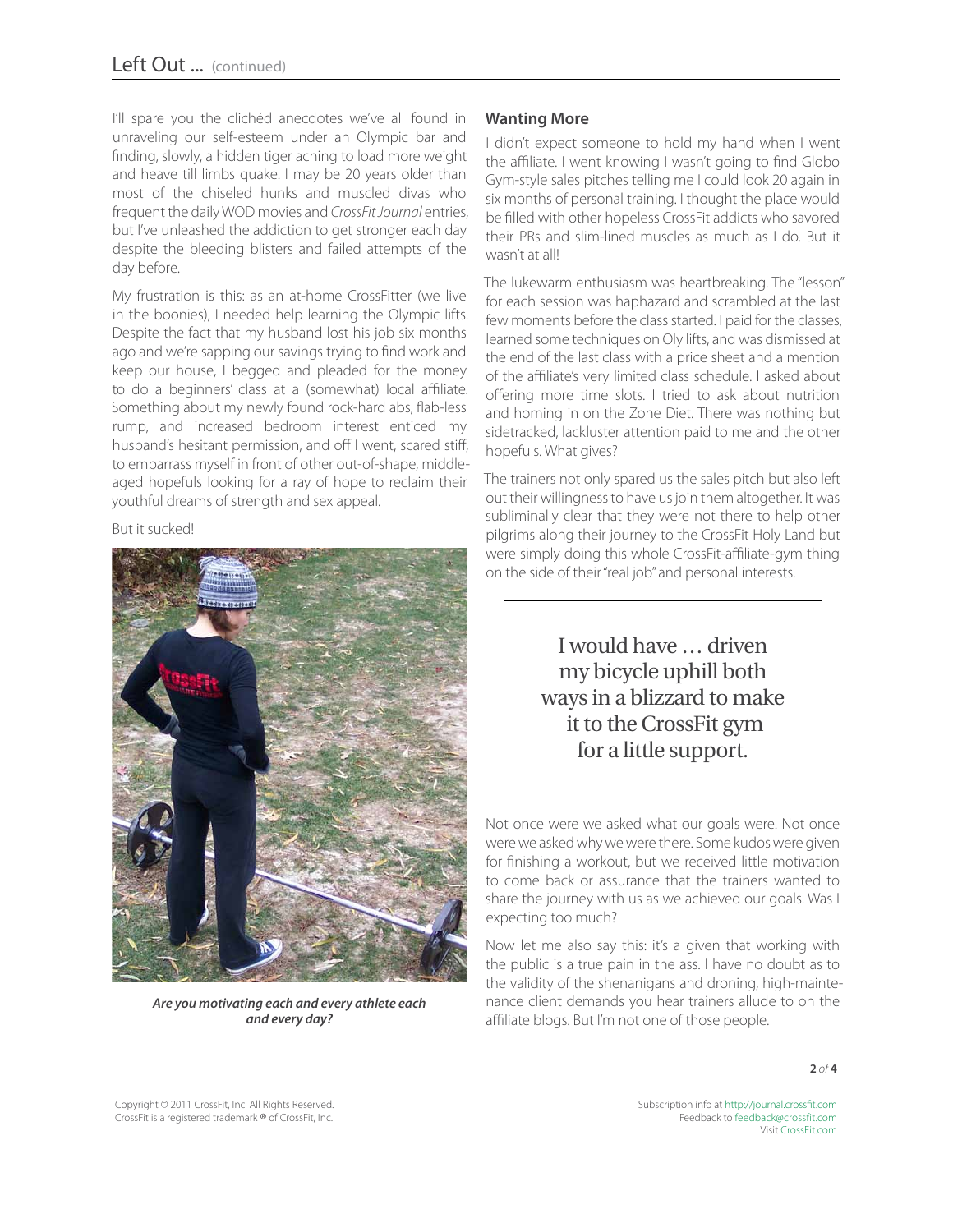And despite my personal economic hardship within my own family, I would have sold my soul to the devil to come up with the money and driven my bicycle uphill both ways in a blizzard to make it to the CrossFit gym for a little support, to talk with other CrossFit Games hopefuls, and to pump out some more personal PRs that I never would have thought possible.

I wouldn't have demanded attention. I wouldn't have badgered anyone for his or her time. I would have cheered other aging prospects and admired the virility of youth all around me. I would have arrived on time, done the WOD, maybe asked a question or two, sweated and puked with the others, and high-fived the cute, tall one on the way out. But I never got the chance, and for the sake of principle, I never will because I refuse to go back.

I believe in the American religion of capitalism. My husband is a small-business owner, and despite the loss of his job (his business burned down), he is slowly and successfully rebuilding because of his excellent customer service. He excels because people seek him out for his attention to their needs. He rarely advertises. He is successful because he genuinely likes to help people and knows how to treat paying customers. Is that so much to ask of a CrossFit affiliate?

It drives me to ask: What is the purpose of the CrossFit affiliate? Is it just an avenue for other CrossFit addicts to make a little money at something they like to do? Or is it to function as something more?

Online I watch endless CrossFit videos from other gyms showcasing the camaraderie that's fostered in driving people to push to their maximum and empower themselves to succeed when they thought they couldn't. There's so much more to it than lifting heavy weights: it's a quest to prove to yourself that you *can* do the unimaginable. Shouldn't that be at the crux of the reasoning behind opening an affiliate?

Well, I had hoped it would be and was sadly disappointed. The two owners were nice. I don't mean to disparage them. Truth be said, I'm sure they are fueling their own personal passion for CrossFit on the side of their "real jobs" and can only do the best they can do. There are, sadly, only 24 hours in a day.



*Passionate athletes need passionate trainers. Are you putting everything you have into the athlete-trainer relationship?*

**3** *of* **4**

Copyright © 2011 CrossFit, Inc. All Rights Reserved. CrossFit is a registered trademark ® of CrossFit, Inc.